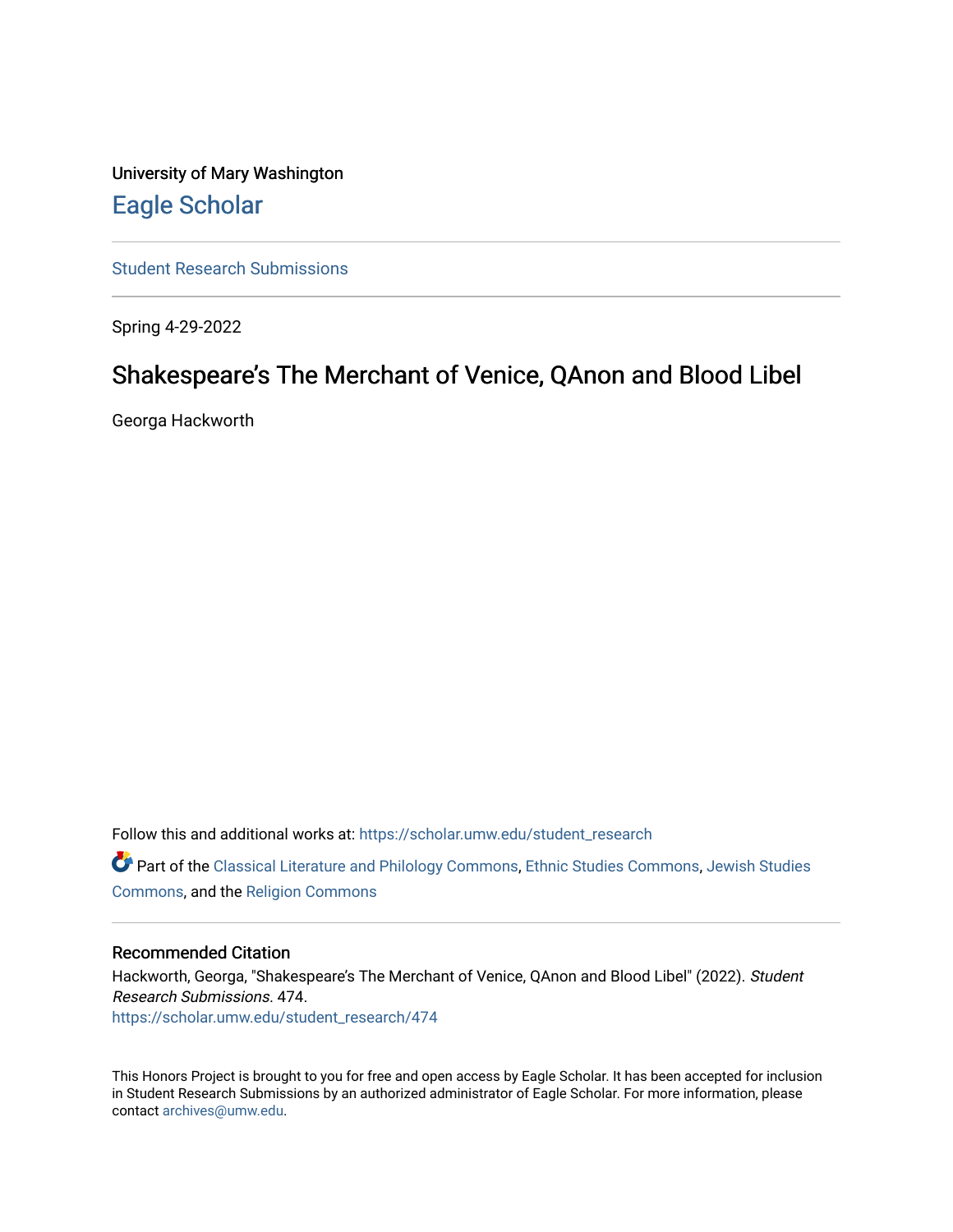Georga Hackworth

English 447Q

Professor Mathur

1 May 2021

## Shakespeare's *The Merchant of Venice*, QAnon and Blood Libel

Anti-Semitism, particularly the perpetuation of the blood libel, the claim that Jews used the blood of Christian children for ritualistic purposes, traverses' history creating a link between William Shakespeare's *The Merchant of Venice* and the twenty-first century conspiracy theory of QAnon. Both stereotype and demonize the racial "other" in the pursuit of appeasing the white Christian demographic during a time of change and unrest. Conspiracy theories were also as much a part of the world Shakespeare lived in as they are today. In one play in particular, *The Merchant of Venice*, Shakespeare uses the anti-Semitic trope of the blood libel in an attempt to appeal to Christians while promoting anti-Jewish rhetoric the same way QAnon uses the trope today in order to manipulate the political and religious landscape.

 The Jewish blood libel conspiracy dates back to a story told by Socrates in 415 C.E. about a group of Jews at Inmestar, Syria, during the Festival of Purim. The story claims they took a Christian child, bound him to a cross, and hung him up. They mocked and ridiculed him for a time before losing control resulting in the death of the child. It is unknown if this story is true, as Socrates was known to talk in parables and riddles, but the story persisted. By the eleventh century there was a firm belief that "Jews crucified living children during the four-week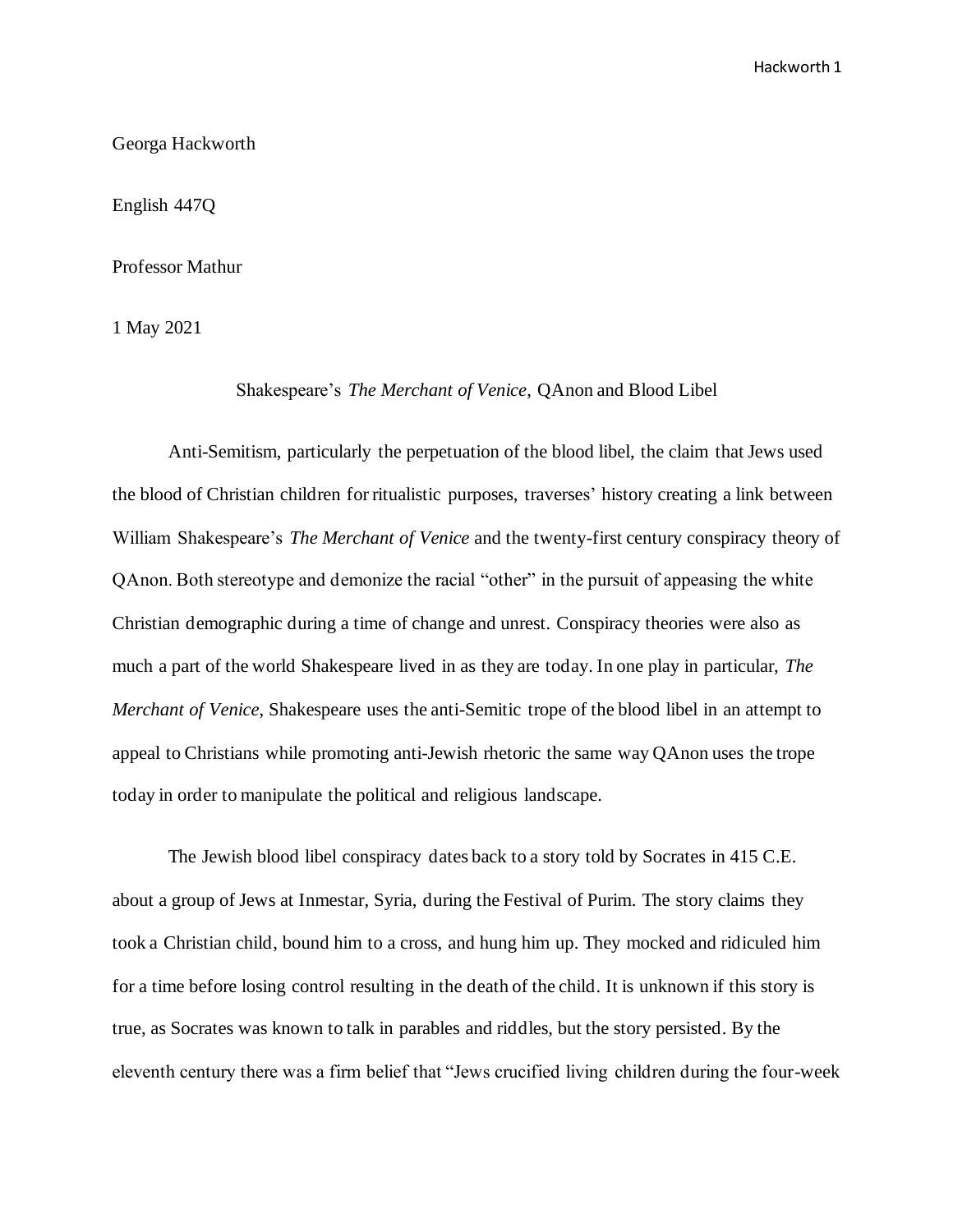interval between Purim and Passover and consumed their blood" (Ehrman 84). In 1144 this fantastic rumor resulted in the accusation of the Jewish population committing a ritualized killing when the body of a Christian boy was found in the Jewish ghetto. A Christian monk accused local Jews of tormenting the child in the same way that Socrates described more than 700 years before (ADL, *A Brief History of Anti-Semitism*). The outcome of similar incidents involving the unexplained murders of Christian children resulted in the execution of entire Jewish populations if they did not convert to Christianity (Ehrman 84).

The blood libel conspiracy theory endures today with the QAnon movement, a far-right group of Q followers. Surfacing in 2017 on the 4Chan image board as an anonymous user who called themselves "Q Clearance Patriot", later shortened to Q. The username misled people to believe that the information that was being shared was coming from a high ranking member of the government. "Q" stands for the Q level security clearance in the United States Department of Energy allowing government workers to access top secret restricted data (LaFrance). Q would release bits of information, known as "Q drops", that were vague at best, hinting that something big was going to happen. People believed it and QAnon became a cult among the far right with roots in anti-Semitism. The conspiracy grew into a set of claims that center on several outlandish ideas. According to Washington Post writers Paul Djupe and Jacob Dennes, more than half of republicans believe there are two main points of the QAnon Conspiracy Theory. The first, a cabal of Satan-worshipping cannibalistic pedophiles, made up of Democrats and Hollywood elites are running a global child sex-trafficking ring. The purpose of this sex-trafficking ring is to harvest adrenochrome, the chemical compound brought into fruition by Aldous Huxley in *Doors of Perception,* as a modern-day fountain of youth to prevent aging. The second point involves a Democratic "Deep State", headed by prominent Jewish philanthropist and investor, George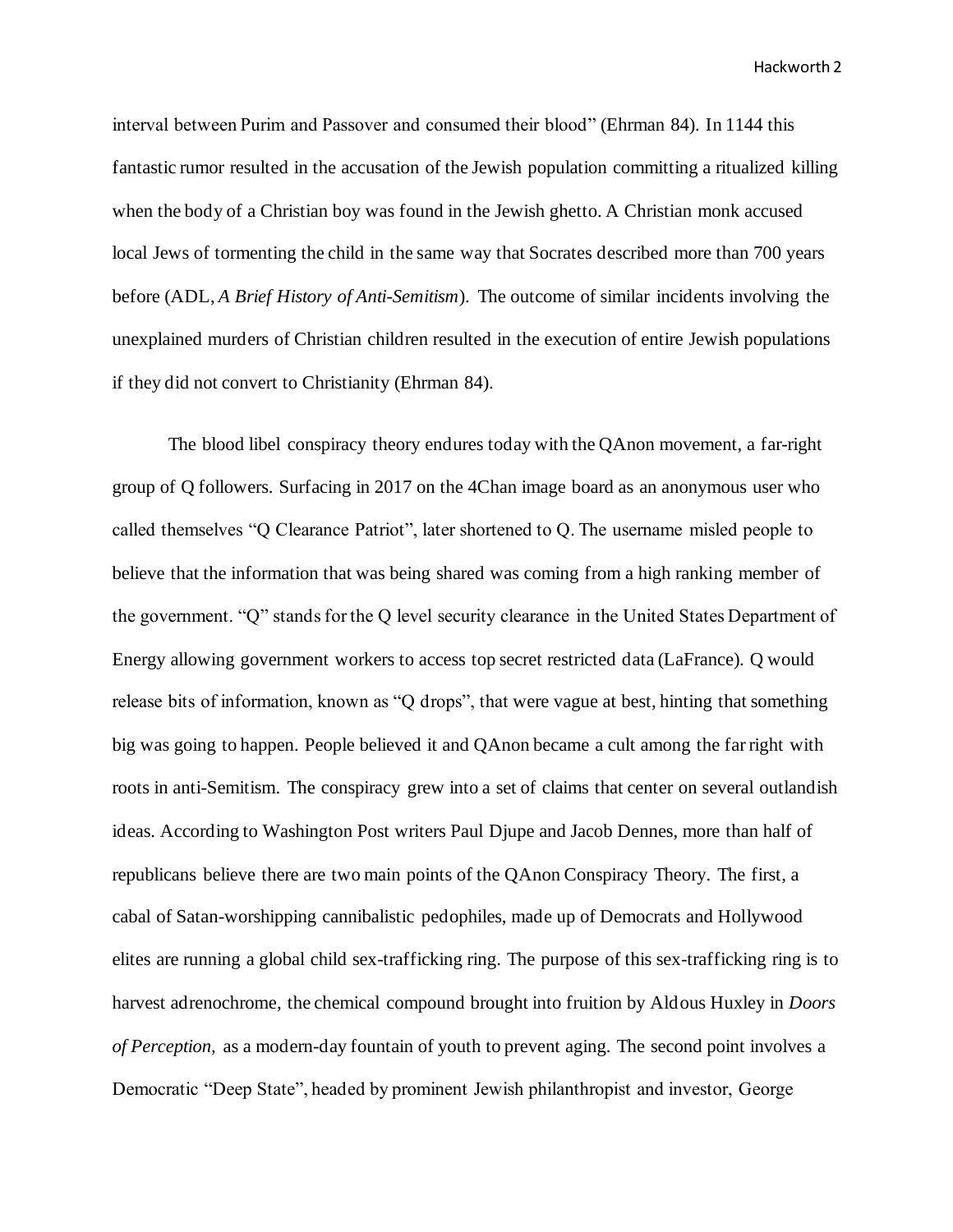Soros, plotting against former U.S. president Donald Trump. QAnon has this Democratic "Deep State" as the inventors of SARS-CoV-2 as a way to reorganize, or reset, global societies and economies in order to create a global totalitarian regime. Surveys indicate that more than half of Republicans believe the conspiracy theory is real (Djupe and Dennes).

 Research by social scientists show that conspiracy theories are not just for the paranoid and delusional; they are common and a product of everyday cognitive processes during a crisis situation. "Research in social psychology has shown that lay people are indeed prone to anthropomorphic thinking …this happens because the brain is hard-wired to be hypersensitive to agency in the environment. According to this perspective, it is necessary for people t o be sensitive in case they face danger or threat, so this tendency is somewhat evolutionarily driven" (Douglas and Sutton 260) and are "attempts to explain the ultimate causes of significant social and political events as secret plots by powerful and malicious groups'' (Douglas & Sutton 256). In short, people believe that big events have big causes resulting in flawed thinking as individuals attempt to make sense of and understand traumatic events, such as a fires, terrorist attacks, and pandemics, in society.

 Placing the blame of a societal crisis on a group of people, most commonly a minority, is a way of maintaining some kind of control over one's environment in order to make sense of the situation. When applied to an ethnic minority, conspiracy theories result in stereotypes, racism and violence against those minorities. Jewish populations have been the scapegoat over the centuries for nearly all the ills of the world. They have been accused of the ritualistic killing of Christian children and using their blood to make unleavened bread, as the reason Germany lost WWI, setbacks during the Crusades, for causing disease epidemics, being loyal to only Israel, and now, a plot to achieve world domination.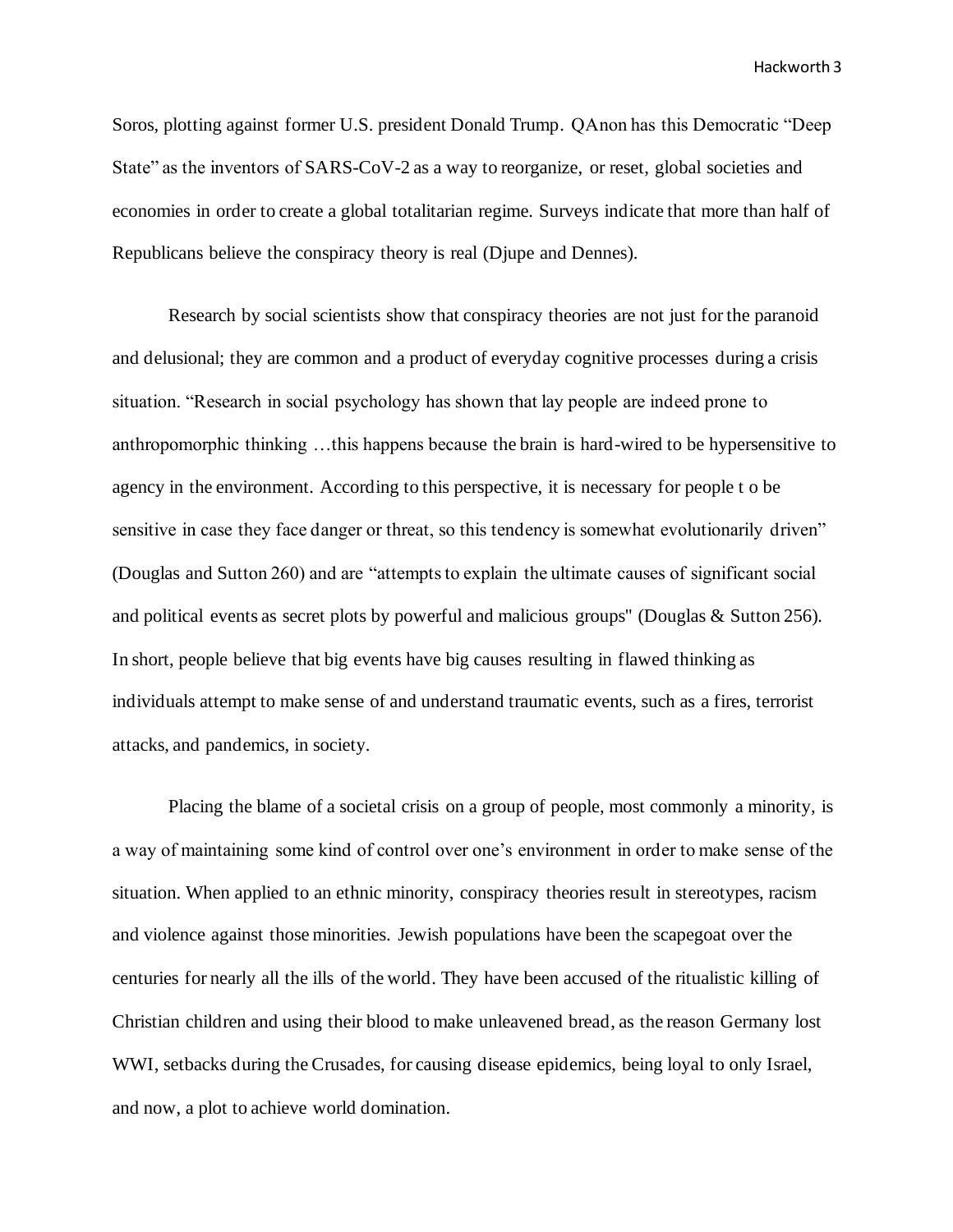The blood libel was promoted during the twelfth and thirteenth centuries among Christians thanks to Cardinal Odo of Chateauroux and Thomas de Cantimpré, the first Christian writers to give literary expression and credence to the belief in the Blood Libel. Odo claimed, based on the writings of pagan historian Dio Cassius, "Jews eat the blood of the uncircumcised. For thus did Balaam prophecy: And drinks the blood of the slain" (Ehrman). De Cantimpré wrote on the Jews being responsible for Christ's death and that "Jewish men have been afflicted with a secret malady often appearing as a form of a male menstruation [believing] that relief from this secret ailment could only be obtained through Christian blood" (Ehrman). De Cantimpré also wrote that Jews shed Christian blood whenever they could in order to recover from their malady. The end result of their writings was every mysterious and horrible murder would be blamed on the Jews.

The mid to late 1200's witnessed the Jews being removed from England. Under William the Conqueror Jews were not allowed to own land. This forced them to do jobs that were forbidden to Christians, such as moneylending. By the time Henry II was on the throne, the Jewish community was well established both politically and financially, and were favoured by Henry, more than people believed proper. As long as the Jews were able to bring money to the throne, they were allowed to stay. When Richard I took the throne, much of the Christian population was indebted to the Jews. The Crusades provided an opportunity for the slaughter of over 500 Jews by Christian mobs, believing they were doing honour to God by defeating their enemies. All records of usury were destroyed in attempt to erase their debts and more importantly free themselves from the oppression of the Jewish usurers. In the years that followed, the Jews were exploited by the crown while living in unsafe conditions, always worried about the general populace turning on them. They were also subjected to higher taxes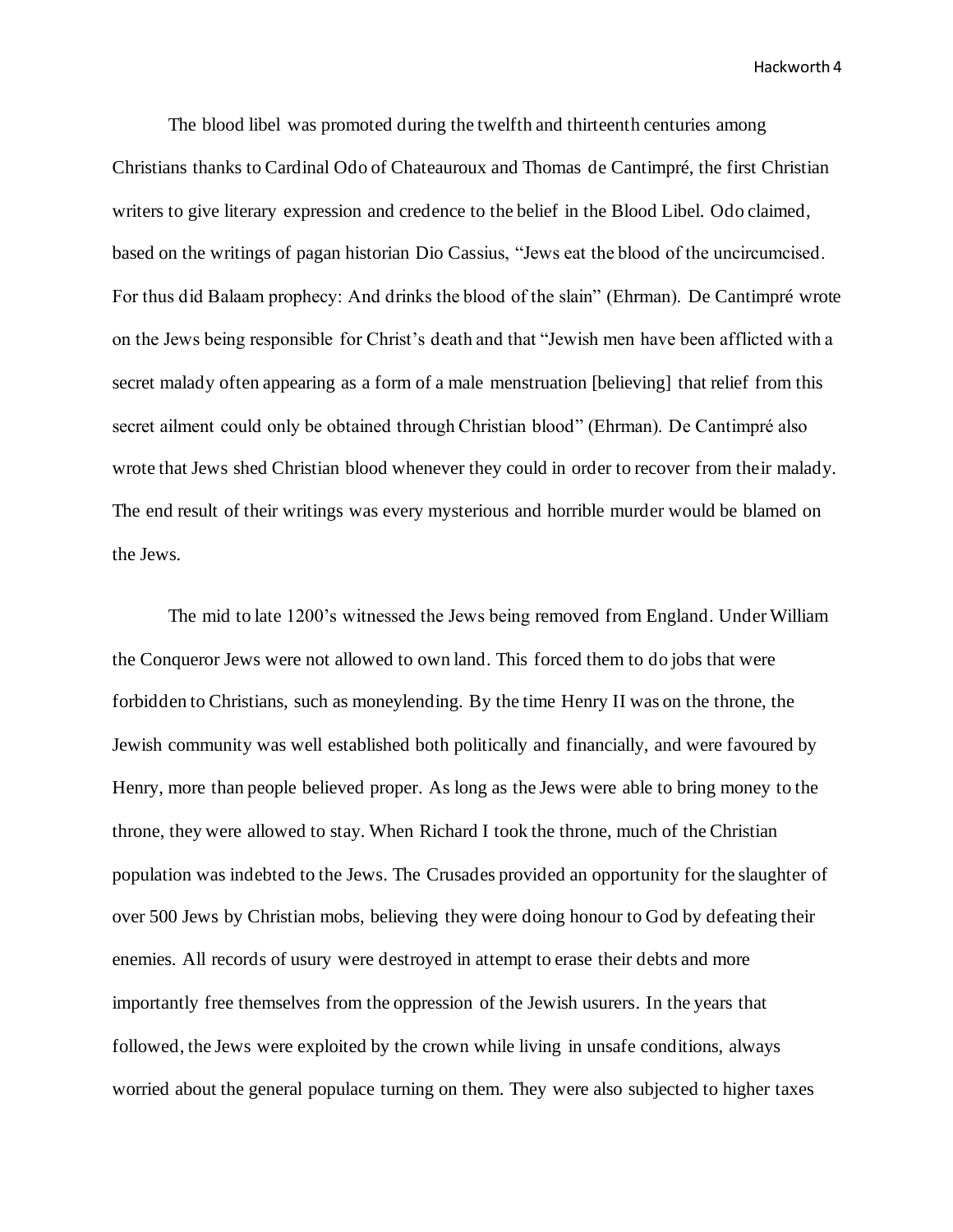than Christians in order to help fund the crusades. When they couldn't pay, they were jailed. The signing of the Magna Carta in 1210 put the first restrictions on the Jews that would tighten over the next 80 years. "The cumulative effect of the Petition of Oxford in 1258, the Petition of Jewry in 1269, the Mandate of 1271, the Prohibition of Usury in 1275, and Regulations of 1284 was to deprive the Jews of their economic mobility and importance" (Singer126). These laws culminated in the Edict of Expulsion by King Edward I of England 1290, removing all Jews from England.

In the fourteenth century Geoffrey Chaucer continued to promote these ideas through his fiction. *The Canterbury Tales* contain a story called "The Prioress's Tale" about a Christian woman whose seven-year-old was killed by Jews. His inspiration for this story was an alleged blood libel killing at Lincoln in 1255. The child was found in the Jewish section of town in the cesspool of a house, the owner a Jew named Copin. He confessed to the crime under torture and was as later executed (Zago 38). In order to pit Christian against Jew in a religious and moral battle of good versus evil, Shakespeare took creative liberties with the anti-Jewish English backdrop, juxtaposing it on Venice, a city with much more cultural diversity that included Jews (Greenblatt).

## **Shakespeare and Anti-Jewish Conspiracies**

*The Merchant of Venice* follows the Jewish moneylender, Shylock, and the Christian merchant, Antonio. Despite their mutual hate for each other, Antonio, who has a history of abusing Shylock, seeks him out in order to procure a loan to help his friend Bassanio win a bride. Shylock agrees to the transaction, but under the condition that if Antonio defaults on the loan,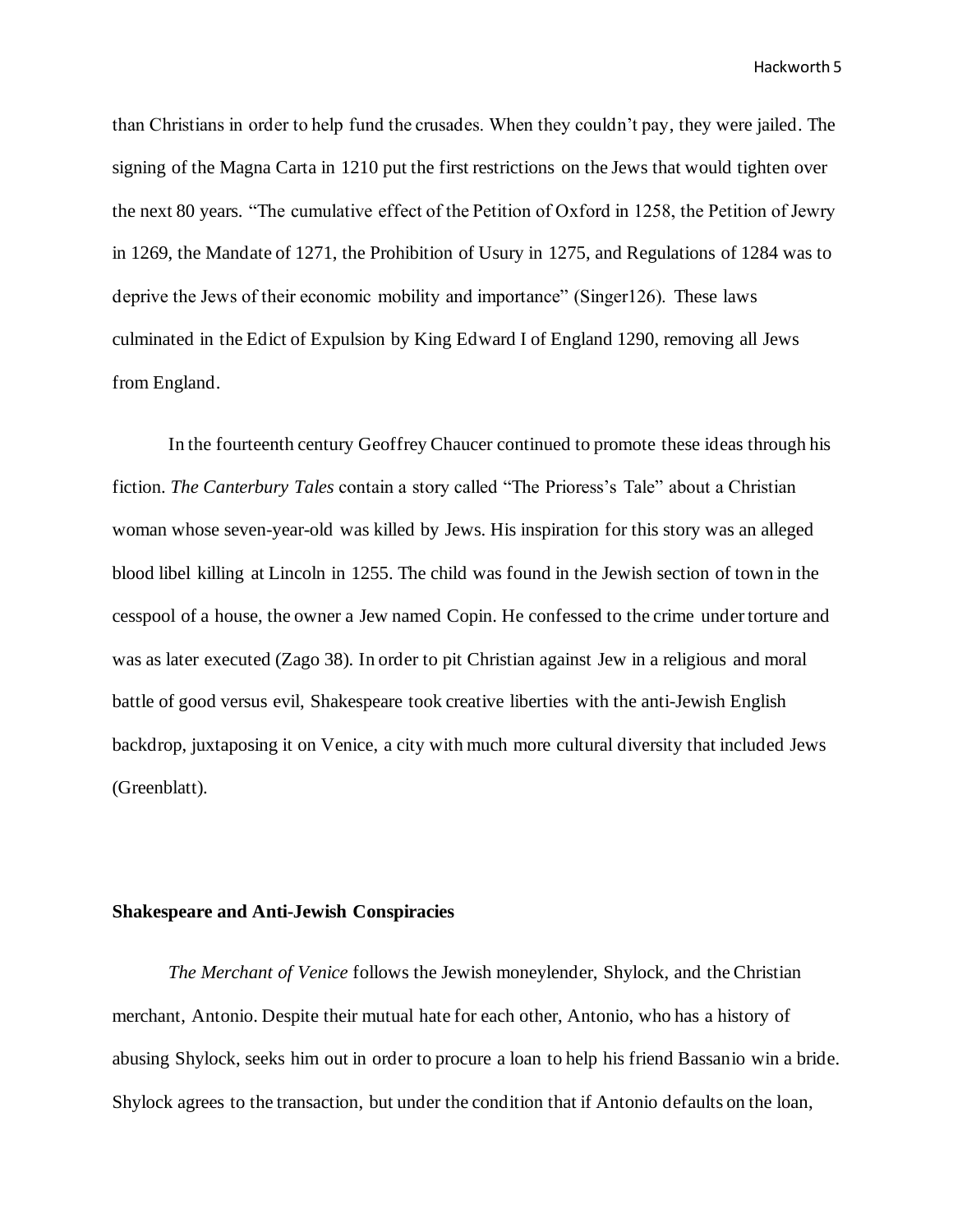Shylock will be compensated with a pound of Antonio's flesh. Antonio accepts the condition and a bond is drawn up. Despite being the subject of abuse, Shylock is far from perfect himself. He abuses his position as a moneylender in order to commit what would amount to legalized murder, as per the terms of the bond. As readers we are supposed to accept Shylocks want of revenge as evil, thereby casting him as the villain while ignoring the acts committed against him. Jessica, Shylock's daughter, steals a large sum of money for him as she is leaving to marry a Christian.

It must be noted during Shakespeare's time the plague caused the rampant spread of fear, superstition, and ignorance. People were looking for someone to blame for it. Myths and stereotypes about the Jews were already in circulation making it easy to believe the Jews were poisoning wells thus responsible for the spread of disease. A Jewish merchant was a likely and believable villain for Shakespeare in the 1600's.

Despite Christianity having Jewish roots, Jews were believed to be evil and aligned with the devil due to the rejection of Jesus. Shakespeare uses this interpretation of the Jew as a devil throughout *The Merchant of Venice*. Antonio tells Bassanio (about Shylock), "The devil can cite scripture for his purpose! / An evil soul producing holy witness" (1.3.106-107). Lancelet, Shylock's Christian Servant, also refers to Shylock as a devil, "to be ruled by my conscience, I should stay with the Jew my master, who, God bless the mark, is a kind of devil; and to run away from the Jew, I should be ruled by the fiend, who, saving your reverence, is the devil himself. Certainly, the Jew is the very devil incarnation*"* (2.2.22-27). The merchant, Solanio shares the same opinion of Shylock*. "*Let me say 'amen' betimes, lest the devil / cross my prayer, for here he comes in the likeness of a Jew." (3.1.21-23) and later Bassanio. "To do a great right, do a little wrong, / And curb this cruel devil of his will. (4.1.224-225). The idea of Shylock being the devil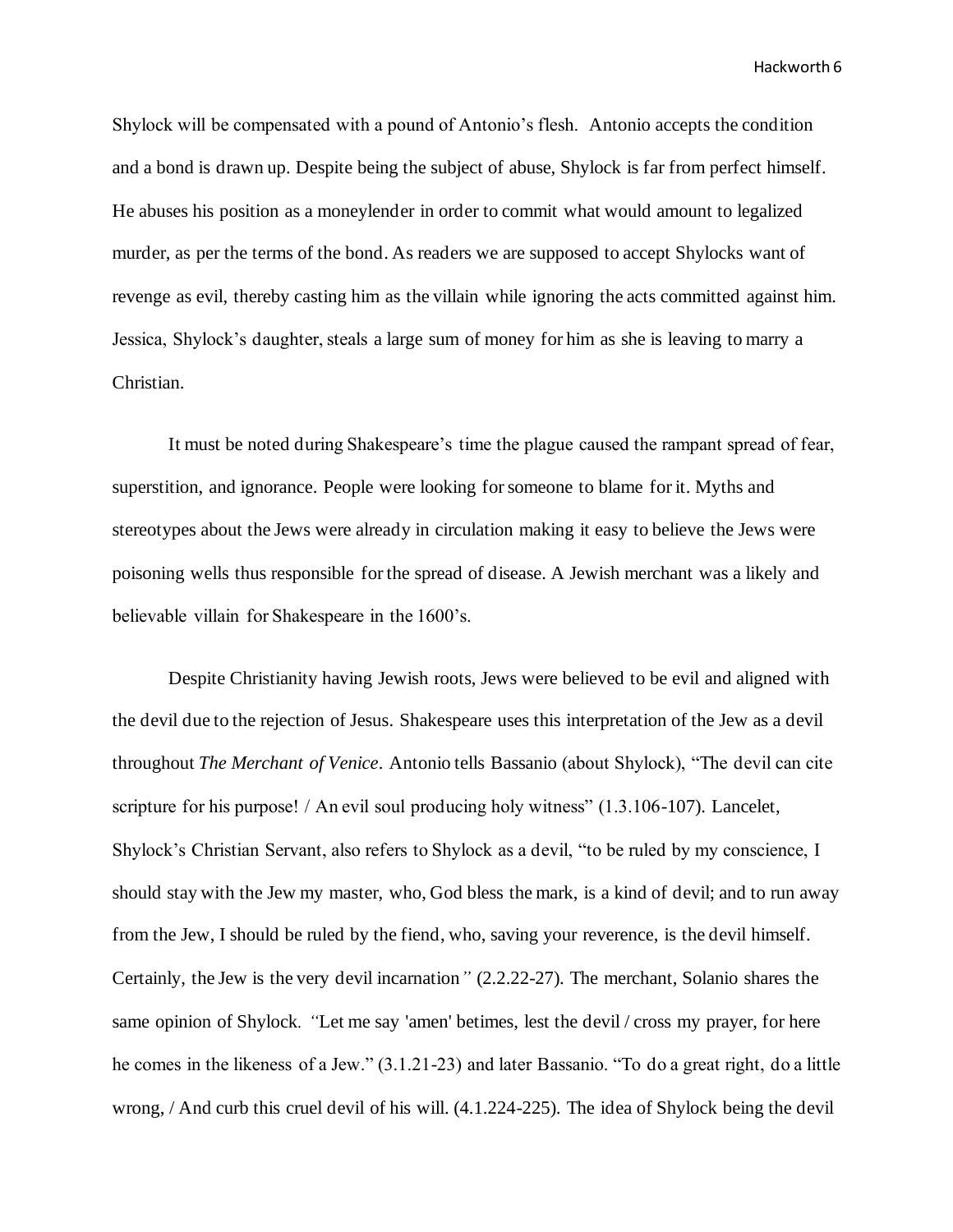incarnate is reiterated multiple times in order to reinforce that he is the villian of the story. The reader is not surprised when Shylock uses his cunning in order to persuade the court to honour the bond that would allow him to kill Antonio.

Initially the reader feels empathy for Shylock when he lists the abuses Antonio has delivered upon him. "You call me a misbeliever, a cutthroat dog, and spet upon my Jewish gaberdine…You that did void your rheum upon my beard, and foot me as you spurn a stranger cur over your threshold" (1.3.121-122, 127-129). Shylock was treated with the utmost disrespect. Yet, this list of abuses serves to set Shylock up as the play's antagonist when he later seeks retribution in court under the guise of a defaulted loan. Antonio never denies having mistreated Shylock, and admits that he would do it again. Antonio thus serves as the anti-sematic archetype of the time.

Shylock agrees to lend Antonio money regardless of their past. Shylock does not hate Antonio for these transgressions. He has previously stated why he dislikes Antonio eliminating any confusion on the part of the reader. "I hate him for he is a Christian" (1.3.42). He elaborates further, explaining how the two of them view things differently because of their differing religions. "He lends out money [without interest] and brings down / The rate of usance here in Venice…He hates our sacred nation, had he rails / Even there where merchants most do congregate / On me, my bargains, and my well-won thrift" (3.1.44-45, 48-50). Jewish and Christian money lending practices were different. Christians would not lend out money with any kind of interest, whereas Jews would. Shylock was convinced that Antonio lending money without interest was hurting his business. Antonio also spoke badly of Shylock to other merchants, possibly chasing away potential business. It was not so much that it was a rivalry of businessmen, as it was a rivalry of religions. The Christians did not like how the Jews conducted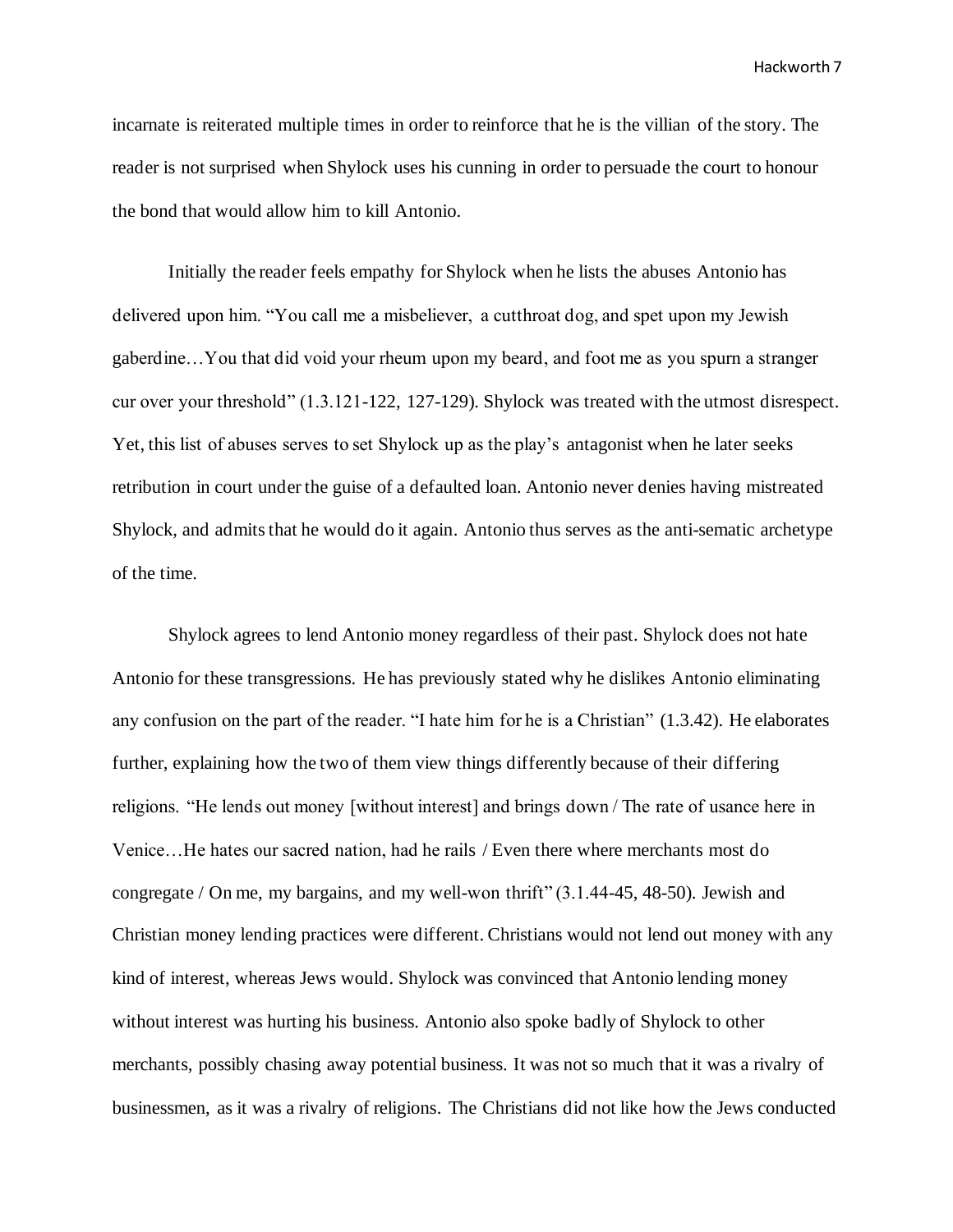themselves and disapproved of their business practices. The Jews felt the same way about the Christians.

Today we read *The Merchant of Venice* in terms of an anti-Sematic Antonio and the Jew who has been the victim of hate crimes. However, we fail to ackowledge that Shylock hated Antonio just as much for being a Christian as Antonio hated Shylock for being a Jew. Nichole Coonradt points out "many [critics] acknowledge that the current view of the term "anti-Semitism" becomes limiting given that this was not necessarily part of the Elizabethan vocabulary" (Coonradt 77). Esther Zago asserts that, "the distinction between the two terms is important, since "anti-Semitic" is a nineteenth century term which shifted the focus of the entire Jewish question from religion to race" (Zago 36). Judaism is both a religion and ethnicity. In Shakespeare's time, this differentiation was not yet in place. Coonradt claims that any racism by Shakespeare is only part of the English nationalist ideology (Coonradt 77). John Klaus sees Shakespeare approach to religion in *The Merchant of Venice*, in part as "creedal and political: the "faith" that divides orthodox from heterodox and makes them enemies, demands exclusive allegiance, and insists that only the truth can save. In Shakespeare's Venice the religious division is between Christian and Jew" (Klaus 67). Stephan Greenblatt sees the play more in terms of England's "Jewish Question," the place of Jews in an English society and that society is essentially established by who hates who. He draws attention to Carl Schmidt, "Every religious, moral, economic, ethical, or other antithesis, into a political one if it is sufficiently strong to group human beings effectively according to friend and enemy" (Greenblatt. *SF.* 52-53). This plays out in *The Merchant of Venice* in the idea of Christians verses Jews and who is and is not "acceptable" by the standards of society. As mentioned previously, the Jewish population of England was ejected in 1920. Only those who converted to Christianity were allow to remain in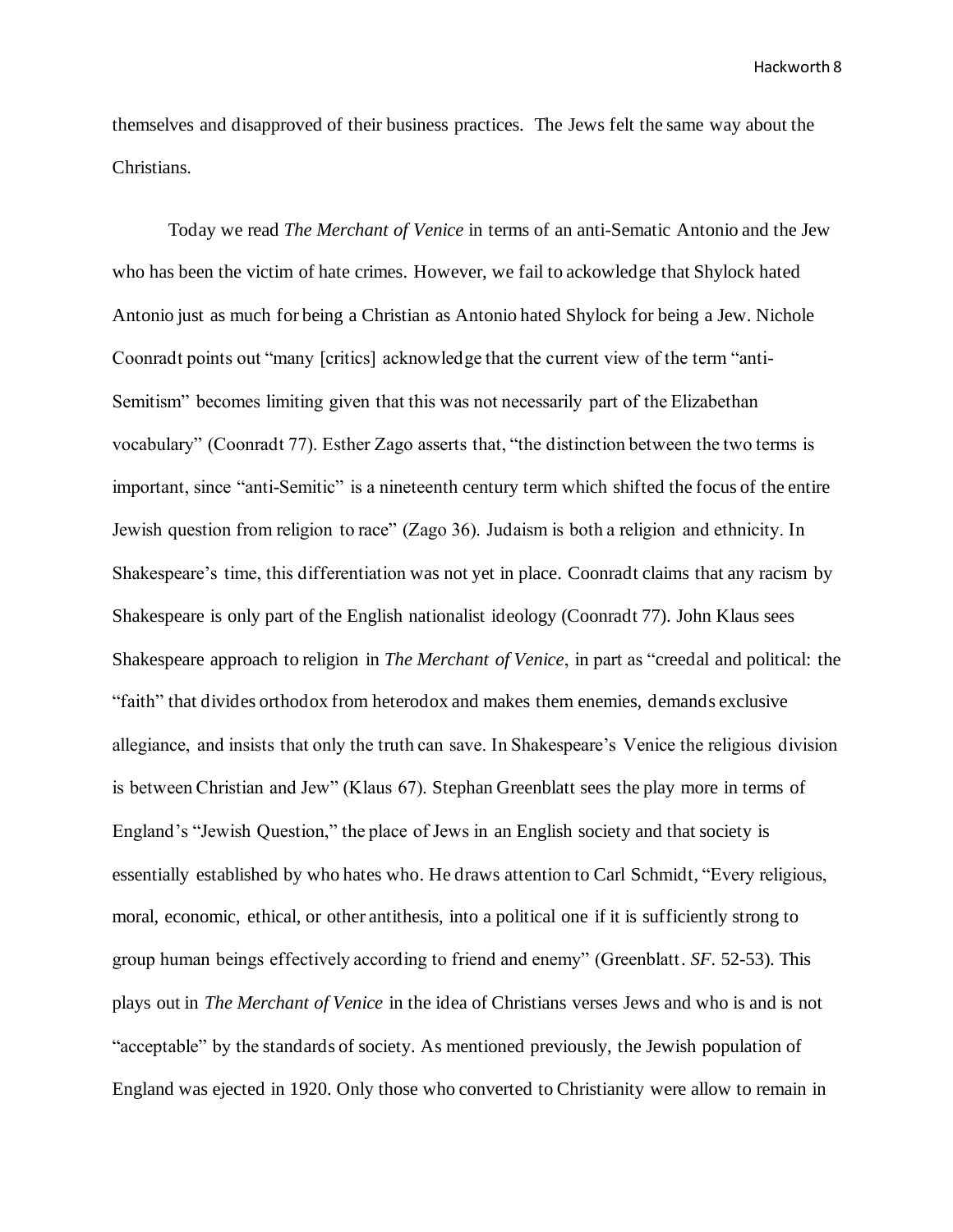the city. Even so, these converts were not trusted and still subjected to the anti-Semitism of the time. During Shakespeare's time it was believed that the refusal of Jews to convert was delaying the salvation of humankind. Furthermore, Christians had not let go of the idea that Jews killed Christian children as part of religions practices. Even with the lack of trust that was part and parcel of being a convert, Jessica decided it was better to be a Christian. As an English citizen, it is assumed Shakespeare would be on the side of his Christian characters, and he may as well have been as Shylock is forced to convert in the end. However, Shakespeare has a point to make in those traits such as cruelty, greed, pain, and suffering are human traits found in everyone regardless of religious loyalty.

Shakespeare turns to the trope of the blood libel as a long-held representation of Jewish hate for Christians in Shylocks attempt at legalized murder. "Let the forfeit / be nominated for an equal pound / of your fair flesh, to be cut off and taken / In what part of your body pleaseth me" (1.3.160-163). When Antonio defaults on the loan, Shylock takes him before the Duke, demanding his bond. Cutting out a pound of flesh near Antonio's heart would almost guarantee he slowly bleed to death. Gratiano tells Shylock that he is cruel, "…for thy desires / Are wolfish, bloody, starved, and ravenous" (4.1.139-140). A Jew bestowing a Christian with a slow and bloody death has echoes of the original blood libel. Antonio is no child, and Shylock is not collecting blood. However, Shylock would still own a bloody piece of Christian flesh that would, as argued by Portia, result in his death. Antonio would die a Christian martyr. When questioned by the court as to why the bond should be honoured, Shylock answers "So can I give no reason, nor will I not / more than a lodged hate and a certain loathing / I bear Antonio" (4.1.60-62). Shylock has admitted it is not about the money, but it a more personal matter. Shylock has stated previously "I hate him for he is a Christian" (1.3.42). He does not admit this to the court but he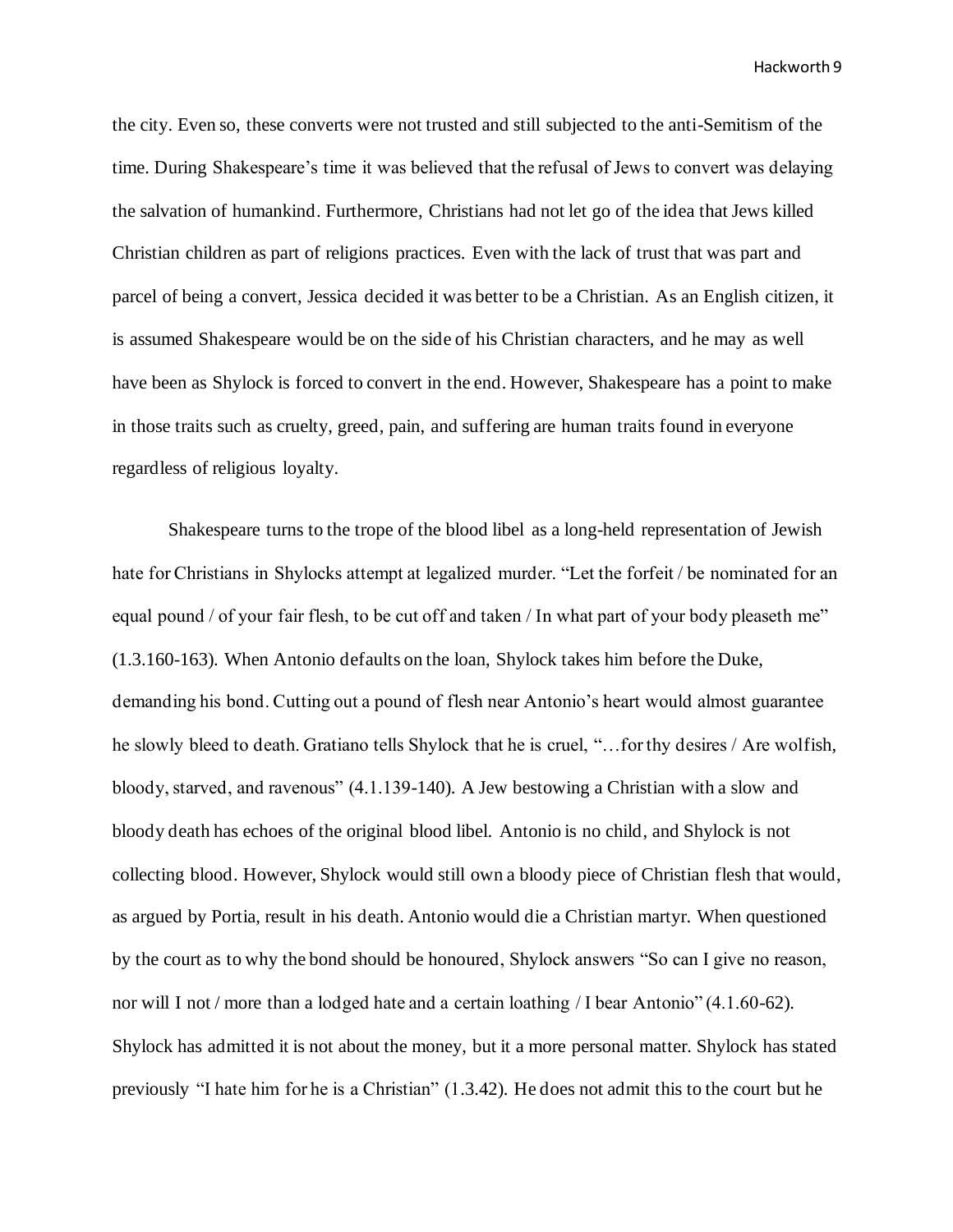does imply that he is exacting a blood libel. "And by our Holy Sabbath I have sworn / To have the due and forfeit my bond" (4.1.37-38). He has stated plainly that he does not want the money, he wants Antonio's flesh.

Stephan Greenblatt points out that Venice, with its wide-ranging trading partners, depended on "the liberty of strangers'' (Greenblatt, *Shakespeare's Cure for Xenophobia*). Everyone needed to be treated equally in the legal system in order to preserve the economy. This meant treating Christians and non-Christians equally. Shylock argues his legal right to Antonio's flesh as a matter of property rights. "You will answer "The slaves are ours!" So I do answer you: / The pound of flesh which I demand of him / Is dearly bought; ['tis] mine and I will have it" (4.1.98-101). Revenge in the form of Christian blood and flesh is more important than money. He is defending legal ownership to a chunk of Antonio, an argument the court is willing to entertain until Portia escalates a civil matter to a criminal one. She reads the bond to the letter of law, "Shed thou no blood nor cut thou less nor more / But just a pound of flesh" (4.1.399-340) Portia informs him that he will have to forfeit everything because of a legal loophole. Shylock is allowed his pound of flesh, but he cannot shed blood in the process. His attempt to enforce the contract makes him guilty of conspiring against a Christian. His goods will be seized and distributed equally between Antonio and the state. (4.1.363-371) Shylock's sentence demonstrates that Venetian law treats Christian citizens and non-Christians differently. Shylock is technically a citizen of Venice, as it is where he lives, but he is also Jewish, and the place of Jews in society is suspect. They are still seen as outsiders and "othered". The Duke describes Shylock as "A stony adversary, an inhuman wretch / Uncapable of pity, void and empty / From any dram of mercy" (4.1.4-6). In contrast to Shylock's "evil Jewishness", Antonio is willing to die a martyr. "[I] am armed / To suffer with quietness of spirit / The very tyranny and rage of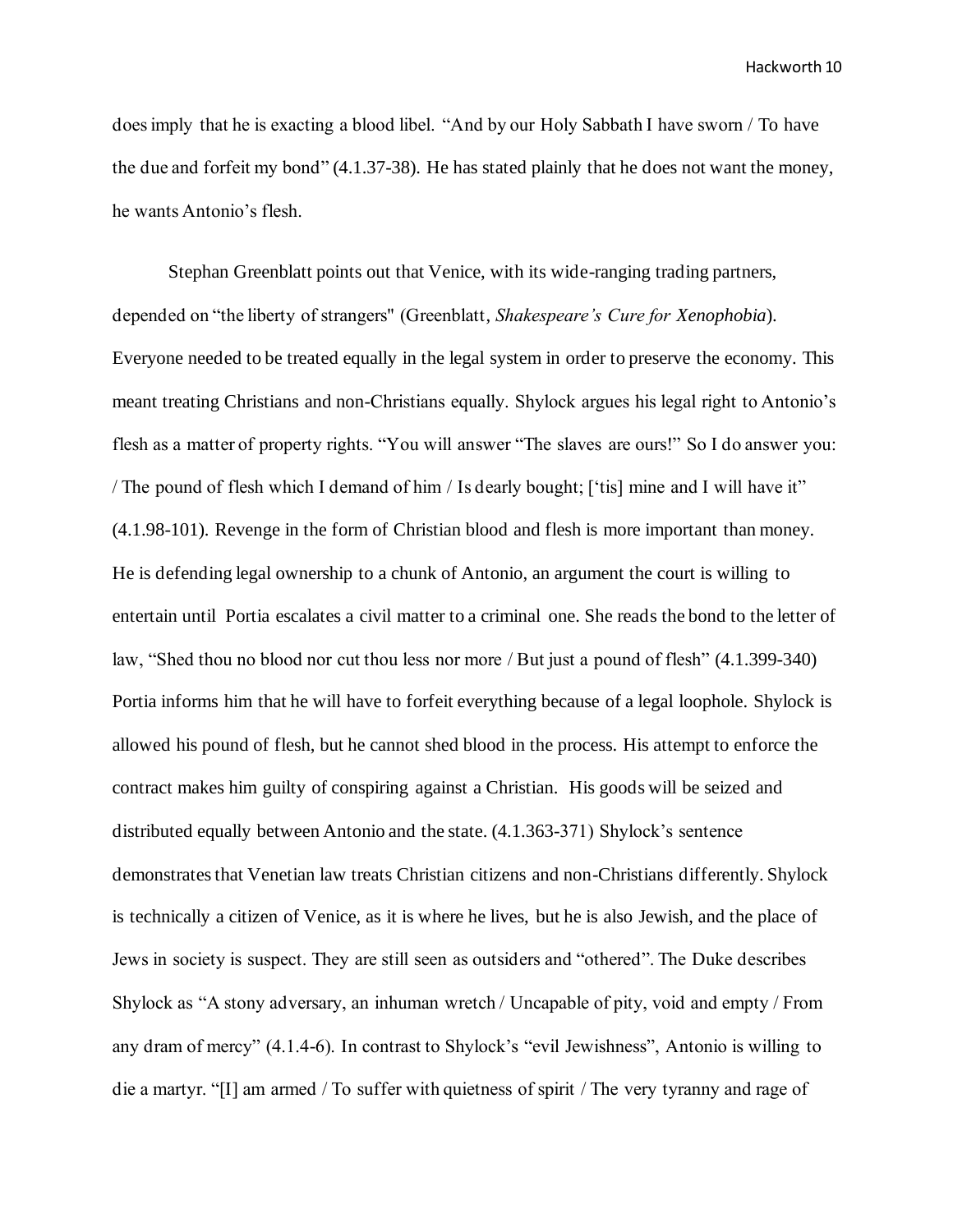his" (4.1.12-14). While not wanting to loose his life, Antonio recognizes and accepts that he is probably going to die at the hands of Shylock and will do so with the "quietness of spirit". This is a phrase that is often used in religious histographies when describing the martyrs and their death. Antonio believes that he will go to Heaven and be with Jesus.

Shylock has, for all intents and purposes, conspired to commit legalized murder by cutting a piece of flesh closest to Antonio's heart. As Portia points out, Antonio will bleed to death. Shylock's argument is that he has bought that piece of flesh, as the loan was in default and it was no different than members of the court having bought slaves. "…You will answer / "The slaves are ours!" So do I answer you / The pound of flesh which I demand of him / is dearly bought; 'tis mine and I will have it." (4.1.99-101). In this way the Jew has attempted to take the life of a Venetian Christian. The Venetian court has, up until this moment, given Shylock full legal standing but his contract with Antonio takes it away. Shylock is once again the Jewish "other" and no longer has the rights of a full citizen in the eyes of the court. The Duke takes half of Shylock's estate for the court and the other half he awards to Antonio.. He is also required to become a Christian convert himself. This "does not reflect the contemporary practices of Venice, which preferred that Jews remain Jews and live in the Jewish ghetto, but that of the Spanish Inquisition…[converts] were routinely found guilty of heresy by the Spanish Inquisition, which was self-funded through the confiscation of the property of those it found guilty." (O'Rourke 386). The reality of the time was that Shylock would not have been court ordered to convert to Christianity. Instead he is being treated as one who is under question by the Spanish Inquisition including the confiscation of property, the Duke standing in for the Inquisition, and forced conversion.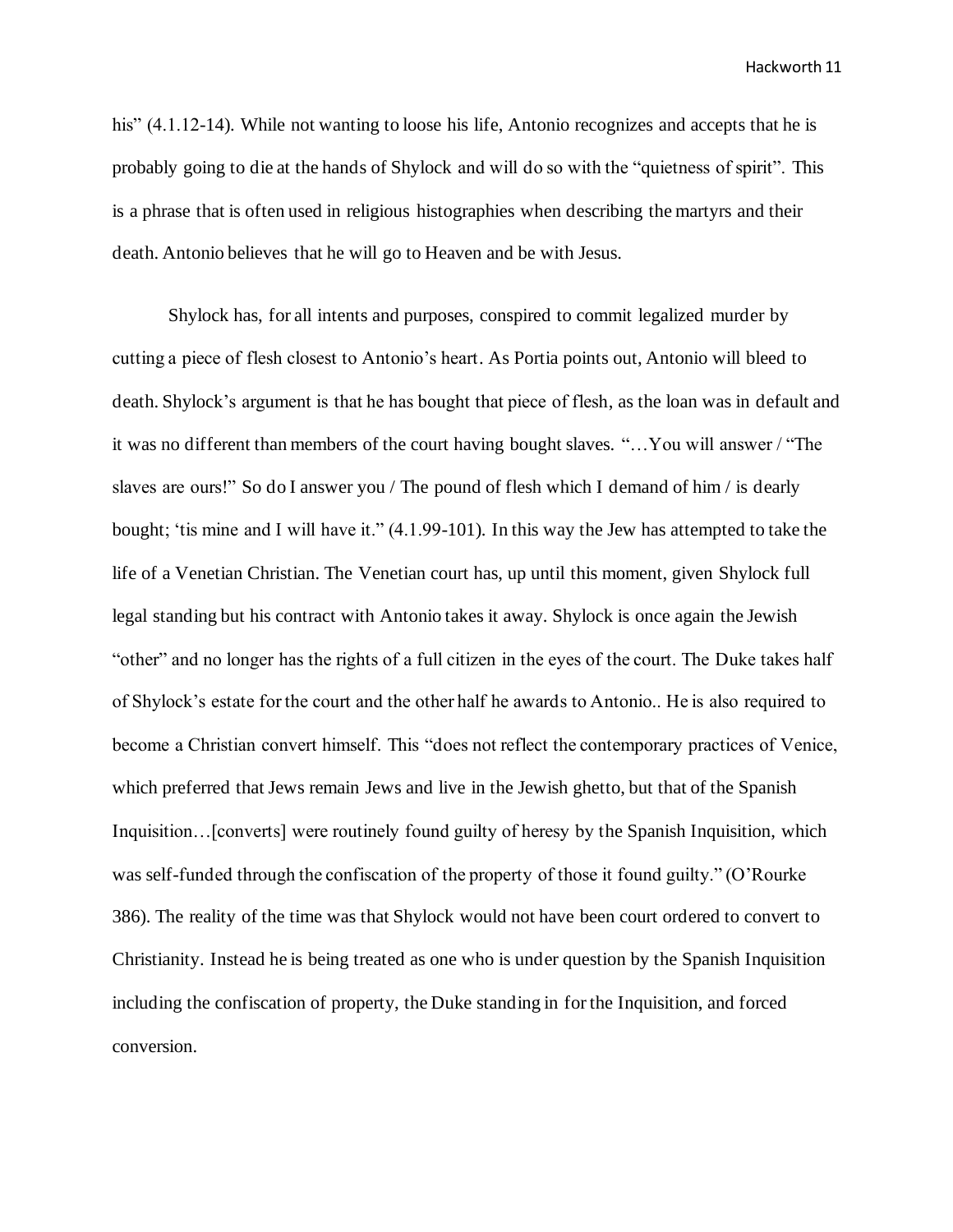#### *The Merchant of Venice* **as Anti-Jewish Nazi Propaganda**

 Shakespeare's portrayal of Shylock in The Merchant of Venice became a touchstone for anti-Semitic propaganda in Nazi Germany. In the 1930's and 1940's Hitler portrayed the Jews not as a religious group but as "colonizers who had entered Germany to Judaize it" and through this colonization German was degenerating (Heschel 418). Jewish conspiracy theories were a large and important part of Hitler's speeches and a potent force in inspiring the Holocaust (Douglas & van Prooijen 326). Hitler blamed the Jews for Germany's defeat in WWI, accused them of being hoarders and war profiteers, disloyalty to Germany, a security threat, and for the rise of Soviet communism. Ironically, Stalin blamed Jews for the rise of Nazism. The Nazi Party made all attempts to remove Judaism from Christianity, thus purifying Christianity and making it acceptable on nationalist terms. The Old Testament was removed from canon, the New Testament was purged of all Jewish reference, and Jesus officially declared Aryan.

 *The Merchant of Venice* held a unique popularity within Nazi Germany. The play was shown over 59 times in the course of six years where extra emphasis was placed on the anti-Semitic aspects of the play. "[During the Final Solution], it was repeatedly shown in occupied territories on the eve of roundups to intensify anti-Jewish feeling and dispel any possible sympathy for the victims" (Gross, *Theater, Shylock, and Nazi Propaganda*). The hostilities toward the Jews were projected upon Shylock in order to reinforce, through the work of Shakespeare, that Jews had always been "evil." In 1935 a newspaper in Konigsberg ran an essay to coincide with one of the productions of the play. The author was initially worried about how Shylock was portrayed until the court scene. This scene makes it clear that Shylock, and by extension all Jews "desires are wolfish, bloody, starved and ravenous" (4.1.140). Shylock is the clear villian demanding a blood libel. Meanwhile Antonio and his Christian friends are depicted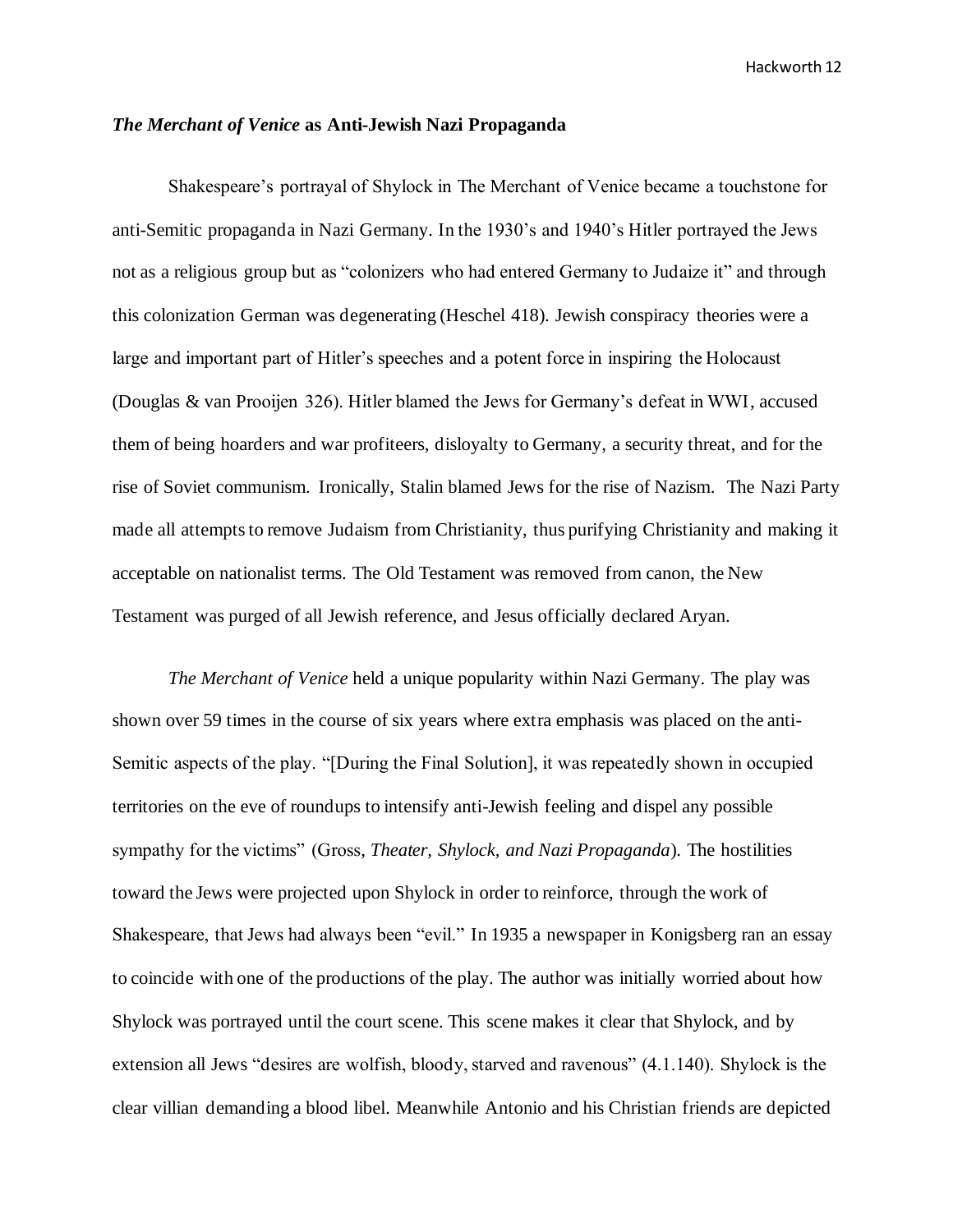as selfless and loyal. Not only was this viewed as a depiction of Christianity verses Judaism, but to the Nazi's it was the white Aryan race against the Jewish invaders who must be exterminated. Shakespeare may not have intended to incite Jewish hatred, especially centuries after his death, however, *The Merchant of Venice* has been used to promote anti-Semitic propaganda. While *The Merchant of Venice* is no longer used to incite Jewish hatred, the blood libel is relevant today.

## **QAnon and Blood Libel**

It is difficult to separate nationalism and Christianity. As Carter was leaving office and the Reagan Era was coming into fruition, "conservatives banded together. Evangelism began morphing from a purely religious movement into a political one" (Campbell & Putnam). This was the start of Christian Nationalism, a world view that the United States was created for Christians by Christians. It strongly favours Christian Protestantism to the exclusion of other religious groups. As the country tries to slowly move away from these ideas as an act of inclusion toward non-Christian citizens, Christian Conservatives have complained that the nation is moving away from the Christian values it was founded on, calling for a return to God. Religious political action groups such as The Moral Majority and The Christian Coalition lobbied for laws based in Christian doctrine blurring the lines of separation of church and state. They lobbied to overturn the Equal Rights Amendment concerned it would curb religious freedom, allow abortion, and promote a "gay agenda. Christian Nationalism and its accompanying racism persist. Furthermore, "Christian Nationalism, anti-Semitism, and support for QAnon are linked. 73% of Christian Nationalists agree with the substance of the QAnon conspiracy (Djupe and Dennen).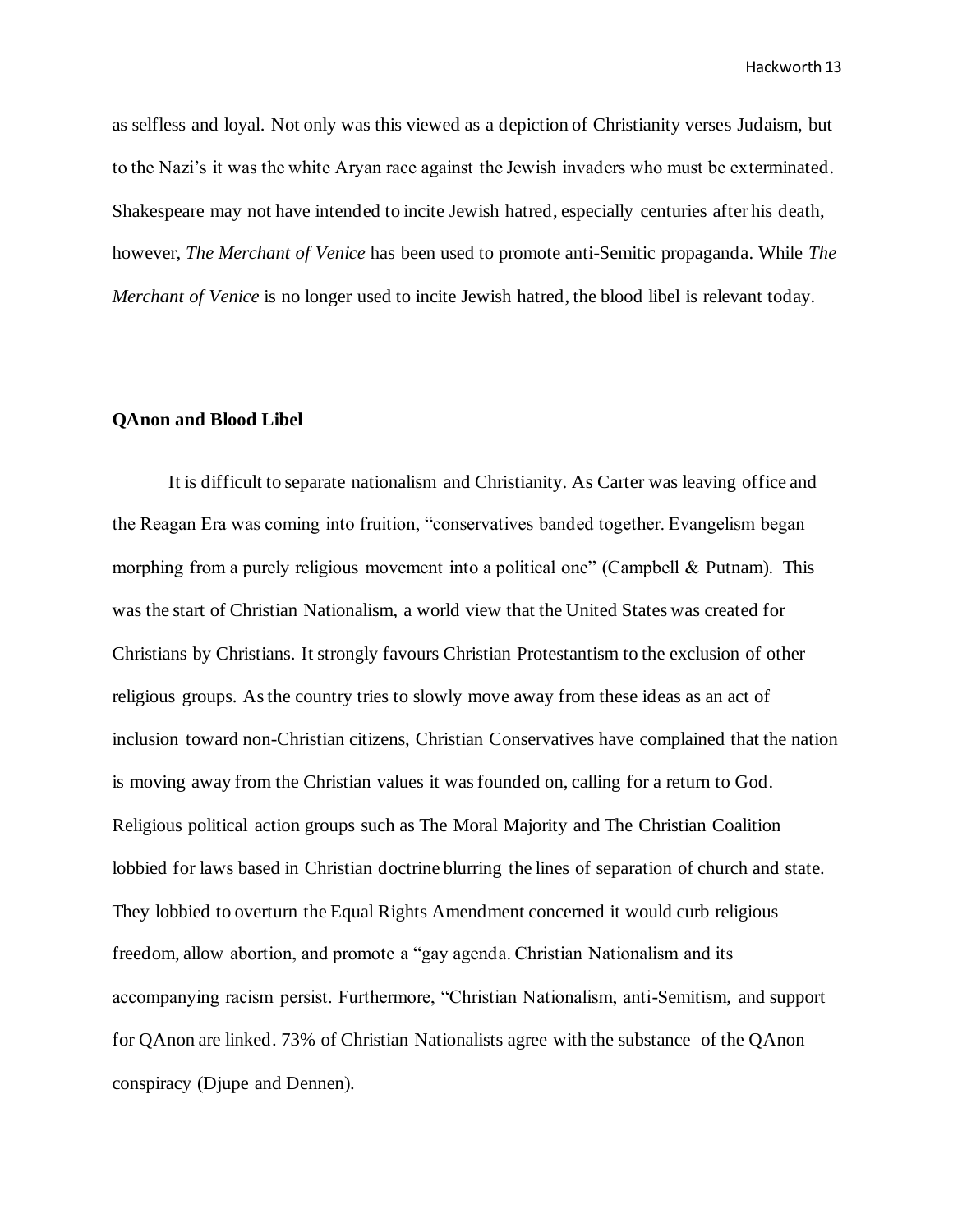White Supremacy, which has its roots in Christian Nationalism, has proliferated since the Covid-19 lockdown. On March 20, 2020, the FBI sent an alert to all major news outlets and police stations stating that "extremists want their followers to try and use spray bottles to spread bodily fluids to cops on the street. The extremists are also directing followers to spread the disease to Jews by going to any place they may be congregated, to include markets, political offices, businesses and places of worship" (Margolin). According to the ADL, "Extremists hope the virus kills Jews, but they are also using its emergence to advance anti-Semitic theories that Jews are responsible for creating the virus, spreading it to increase their control over a decimated population, or they are profiting off it" (ADL). Once again, blame has been placed on the Jews. The 1200's had the committing ritualistic murders of children. The 1600's they were poisoning wells causing the plague and were at fault for holding the human race back from salvation. During WWII Hitler blamed them for Germany's WWI defeat and the rise of communism. Now, in the 2020's they are blamed for starting the Covid-19 pandemic to achieve world domination.

QAnon has built on these conspiracy myths and anti-Semitic tropes. The Anti-Defamation League Reports a 12% increase of antisemitic incidents with a 56% increase in violent attacks in 2019. The ADL also reports the American Jewish community suffered the highest level of anti-Semitic incidents in 2019 since tracking of such incidents begam in 1976 for a total of 2,107 attacks against Jews and Jewish institutions across the country. There is a correlation between in the rise of these attacks and anti-Semitic conspiracy theories being propagated by QAnon. Vegas Tenold, an investigative researcher at the ADL's Center on Extremism states, "You're going to find very few global conspiracy theories that don't touch on anti-Semitic tropes" (Greenspan). This implies that several global conspiracies have their roots in the history of anti-Jewish sentiment.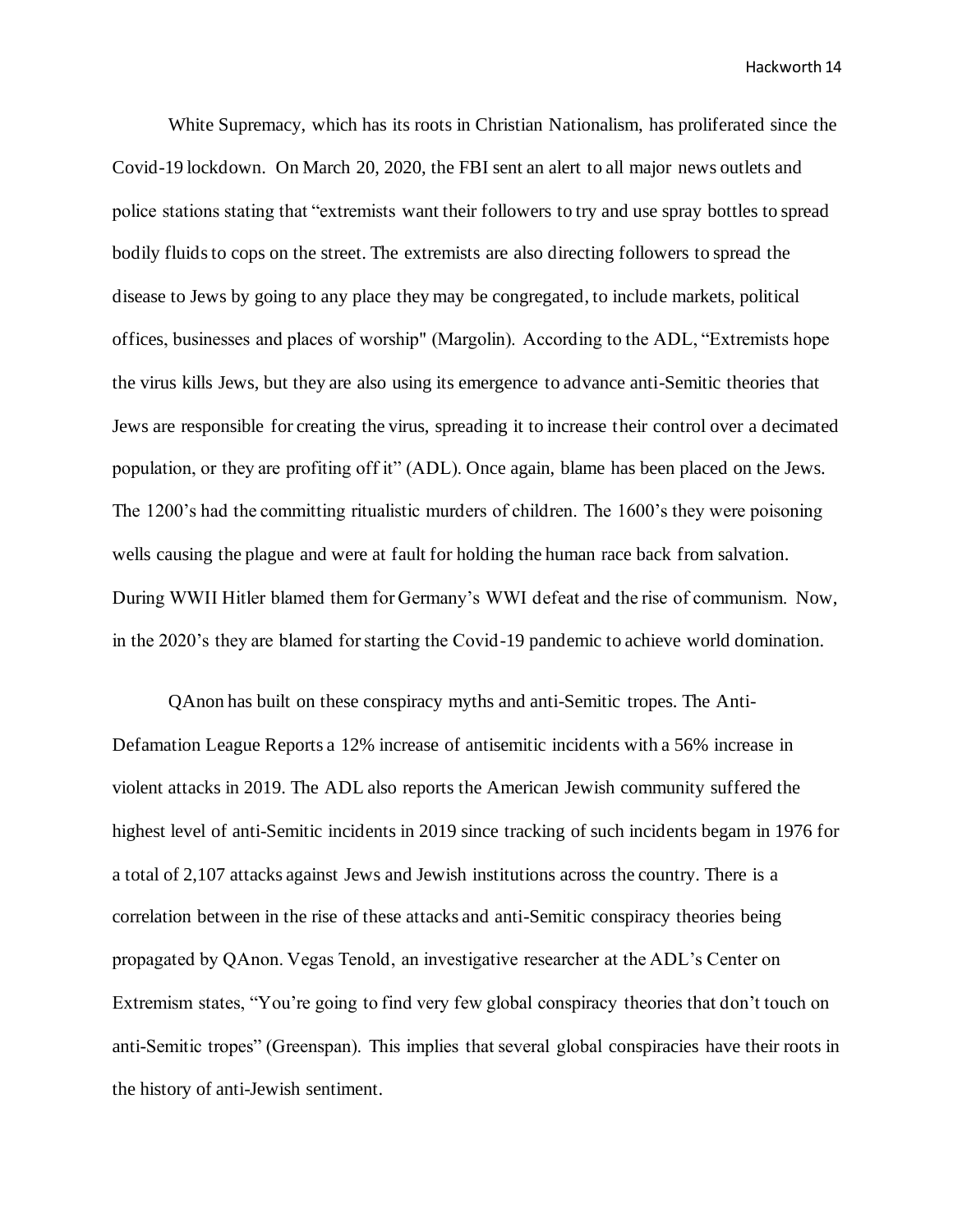Much like Antonio in The Merchant of Venice, QAnon followers believe the "Jewish Elites" are corrupt, control the financial system, and are responsible for the financial hardships experienced by white Americans. QAnon has specifically targeted prominent Jewish people including the Rothchild family, who supposedly controls the Vatican, the London Central Bank in London, and the CIA. George Soros, financier and philanthropist, is believed by QAnon to be not only the head of the "Deep State" but also funding Antifa, Black Lives Matter, illegal immigration and fraudulent voting schemes. Likewise, Scott Wiener, the openly gay and Jewish senator from California, is charged with worshiping Moloch, a bull-headed Canaanite god similar to the Minotaur that demands child sacrifices. QAnon links Jewish bankers, philanthropists, and politicians to the cabal of Satan-worshiping pedophiles who are harvesting blood from children for adrenochrome. Adrenochrome, a product of the decomposition of adrenaline used in medicine to slow blood loss by promoting clotting in open wounds, is touted by QAnon to be a psychedelic harvested from the fear of tortured children and used in drug crazed satanic rites. It has become the new Blood Libel.

Shakespeare's time was rife with plague, fanaticism, and accusations against Jews. So far the 2020's have not been much different, only "Jews" has been replaced by "global elite" and "Satanists". The idea of the "blood libel" began in 415 CE and has taken on different faces over the decades, but in each of its faces it has been used as an excuse to persecute the Jewish people. Adrenochrome harvesting is only the latest representation of these forms of conspiratorial thinking.

 While much about society has advanced since Shakespeare wrote *The Merchant of Venice*, anti-Jewish and anti-Semitic conspiracy theories have not. The rise of the internet has made it faster and easier to spread misinformation, personal beliefs, hate speech, recruit people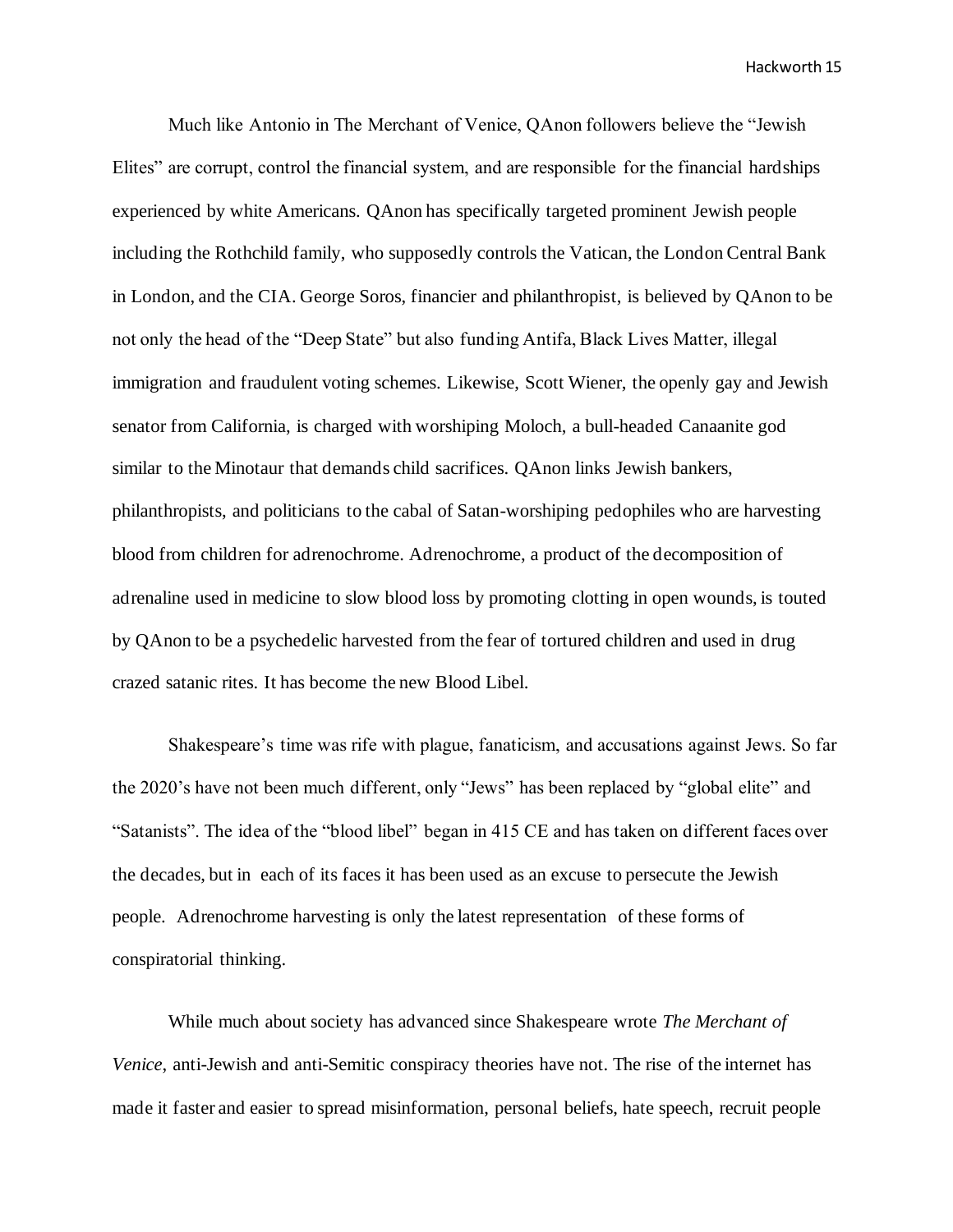to a cause, and organize them to take action. The world witnessed this as QAnon and various white supremist groups converged in DC during the Capital Riots on Jan 6,2021 . Both Shakespeare, just by being a popular and prolific playwright, and QAnon, by what can be called a successful internet marking scheme, have added their own anti-Semitic footnotes to history accepting and promoting its myths. From Shakespeare to QAnon, the Blood Libel has been used as an attempt to appeal to Christians, promote anti-Semitism, and manipulate the political and religious landscapes.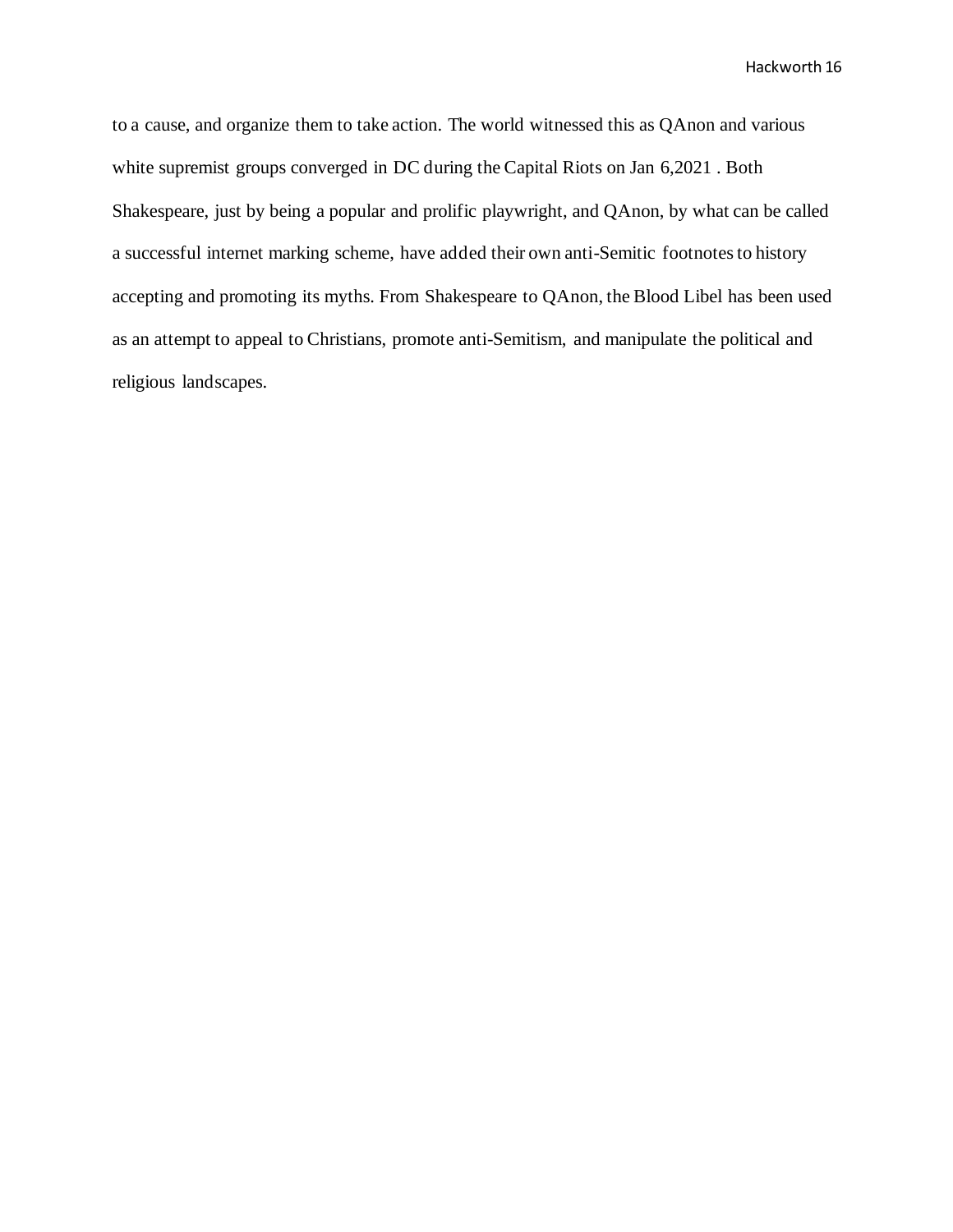### Bibliography/Works Cited

"A Brief History of Anti-Semitism". Anti-Defamation League. 2013

"Anti-Semitism in History: From the Early Church to 1940*". United States Holocaust*

*Museum*. Washington DC. <https://tinyurl.com/ybv9p4ht>

Bracket, Ashton. "Jews in the Thirteenth Century England". Texas Woman's University.

<https://tinyurl.com/2k9bkk25>

Campbell, David E., and Robert D. Putnam. "God and Caesar in America: Why Mixing Religion and Politics Is Bad for Both." *Foreign Affairs*, vol. 91, no. 2, 2012, pp. 34 43. *JSTOR*[, www.jstor.org/stable/23217219](http://www.jstor.org/stable/23217219).

Cohen, Seth. "The Troubling Truth About the Obsession with George Sorors"*. Forbes*. 12

Sept. 2020. <https://tinyrul.com/2p8busm7>

Coonradt, Nicole M. "Shakespeare's Grand Deception: The Merchant of Venice – Anti Semitism as "Uncanny Causality" and the Catholic-Protestant Problem". Religion and the Arts 11 (2007). 74-97 DOI: 10.1163/156852907X172430

Douglas, Karen M. & Robbie M. Sutton (2018) *Why Conspiracy Theories Matter: A Social Psychological Analysis*, European Review of Social Psychology, 29:1, 256-298, DOI: [10.1080/10463283.2018.1537428](https://doi.org/10.1080/10463283.2018.1537428)

Djupe, Paul A. and Jacob Dennen. "Christian Nationalists and QAnon Followers tend to be Anti-Semitic." *The Washington Post*. 26 January 2021.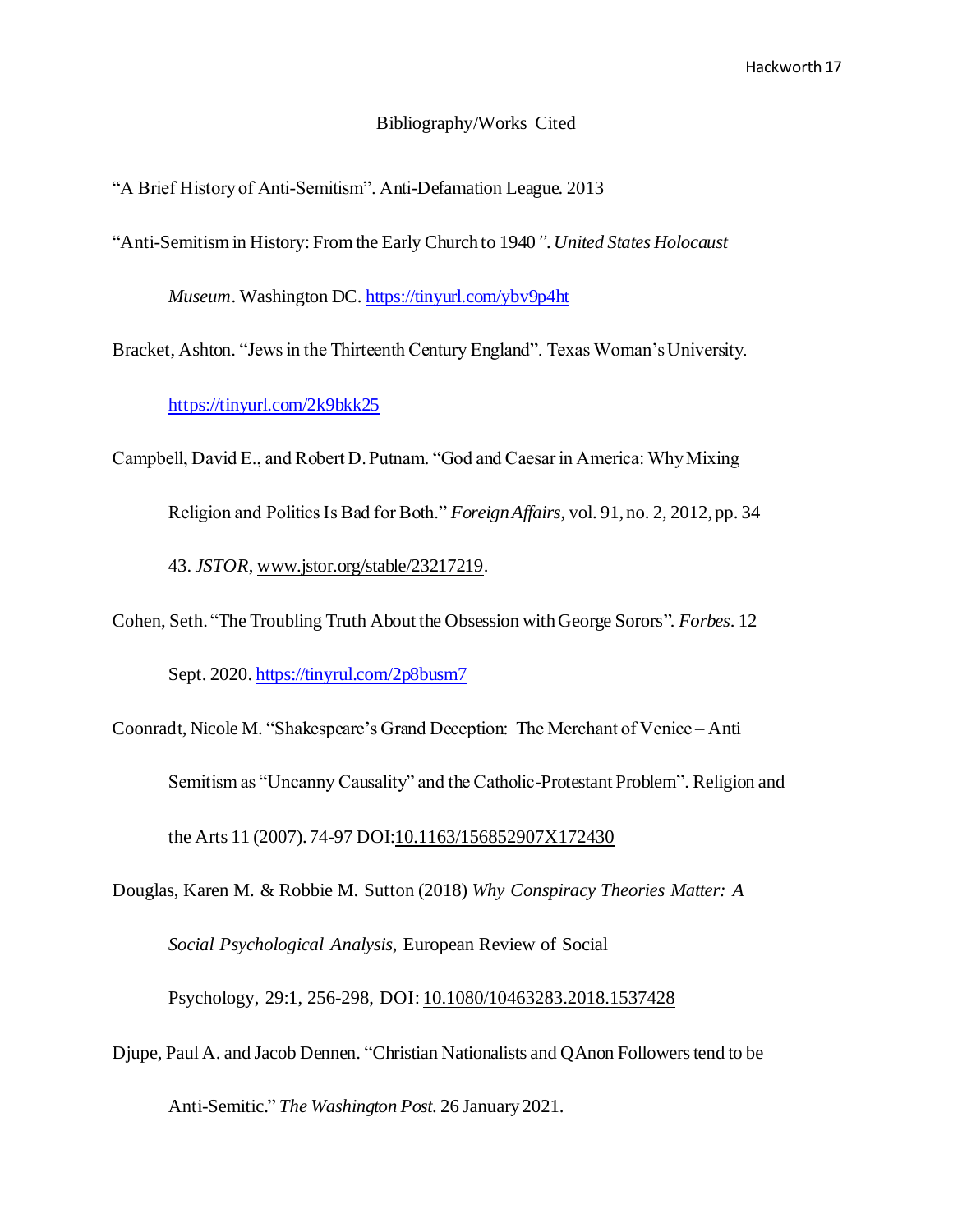## <https://tinyurl.com/3c2dxaau>

Ehrman, Albert. *The Origins of the Ritual Murder Accusation and Blood Libel.* Tradition: A

Journal of Orthodox Jewish Thought, vol. 15, no. 4, 1976, pp. 83–90. *JSTOR*,

[www.jstor.org/stable/23258406](http://www.jstor.org/stable/23258406).

"Extremists Use Coronavirus to Advance Racist, Conspiratorial Agendas"*. Anti-Defamation*

*League.* 10 March 2020. <https://tinyurl.com/4nz4ey87>

"Friedberg, Brian. The Dark Virality of a Hollywood Blood-Harvesting Conspiracy." *Wired*. 31

July 2020. <https://tinyrul.com/2p826wkj>

Greenblatt, Stephan, *Shakespeare's Freedom.* University of Chicago Press.

Chicago. 2010

Greenblatt, Stephan. "Shakespeare's Cure for Xenophobia: What the 'Merchant of Venice'

Taught Me about Hatred and the Literary Imagination." *The New Yorker.* July 2017

https://tinyurl.com/2p9485jx

Gross, John. "Theater; Shylock and Nazi Propaganda*.*" *The New York Times.* 4 April 1993.

# <https://tinyurl.com/uhyp2m7c>

Heschel, Susannah. "From Jesus to Shylock: Christian Supersessionism and 'The Merchant of Venice.'" *The Harvard Theological Review*, vol. 99, no. 4, 2006, pp. 407

431. *JSTOR*[, https://www.jstor.org/stable/4125264](https://www.jstor.org/stable/4125264)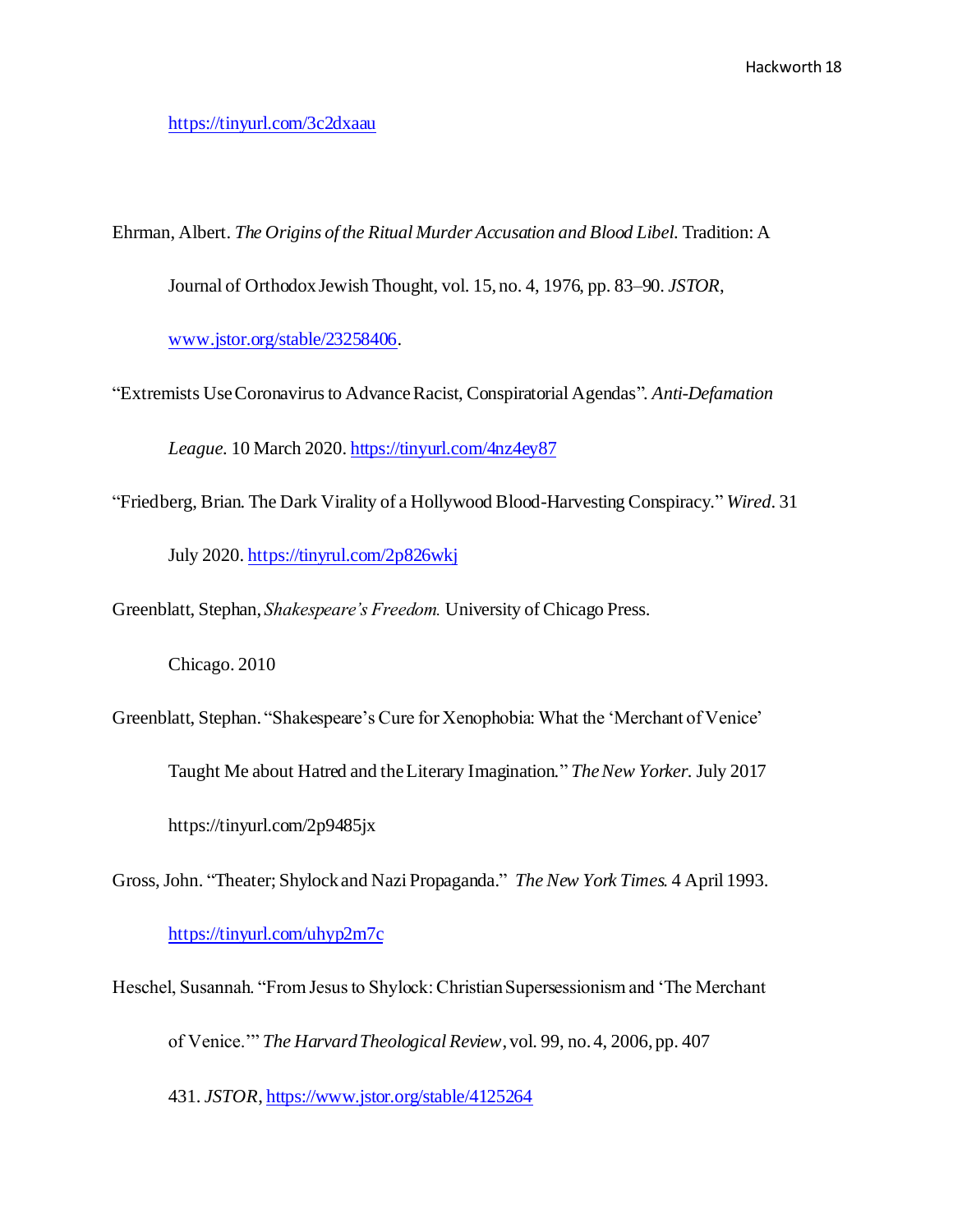Kertcher, Chen, and Ornat Turin. "'Siege Mentality' Reaction to the Pandemic: Israeli Memes During Covid-19*." Postdigital Science and Education*. 1–7. 5 Aug. 2020, doi:10.1007/s42438-020-00175-8

Klause, John. (2003). *Catholic and Protestant, Jesuit and Jew: Historical Religion in the Merchant of Venice*. Religion and The Arts. 7. 65-102. DOI: 10.1163/156852903765453209.

LaFrance, Adrienne. "The Prophecies of Q." *The Atlantic*. June 2020

<https://tinyurl.com/fru94n9t>

Meyers, William. *Shakespeare, Shylock, and the Jews.* Commentary Vol. 101 Issue 4. 1996. https://tinyurl.com/3a5j9dza

Matteoni, Francesca. *The Jew, the Blood, and the Body in Late Medieval and Early*

*Modern Europe.* Folklore. August 2008. Vol 119. No 2. pp. 182-200

<https://www.jstor.org/stable/40646449>

van Prooijen, Jan-Willem, and Karen M. Douglas. *Conspiracy Theories as Part of History: The Role of Societal Crisis Situations*. Memory Studies, vol. 10, no. 3, July 2017, pp. 323–333, doi:10.1177/1750698017701615.

O'Rourke, James. *Racism and Homophobia in 'The Merchant of Venice'. "*ELH", Summer, 2003, Vol. 70 No. 2, pp 375-397

*Qanon. The Rothschilds, & the New Antisemitism.* Boston Hassle. 22 Dec. 2020